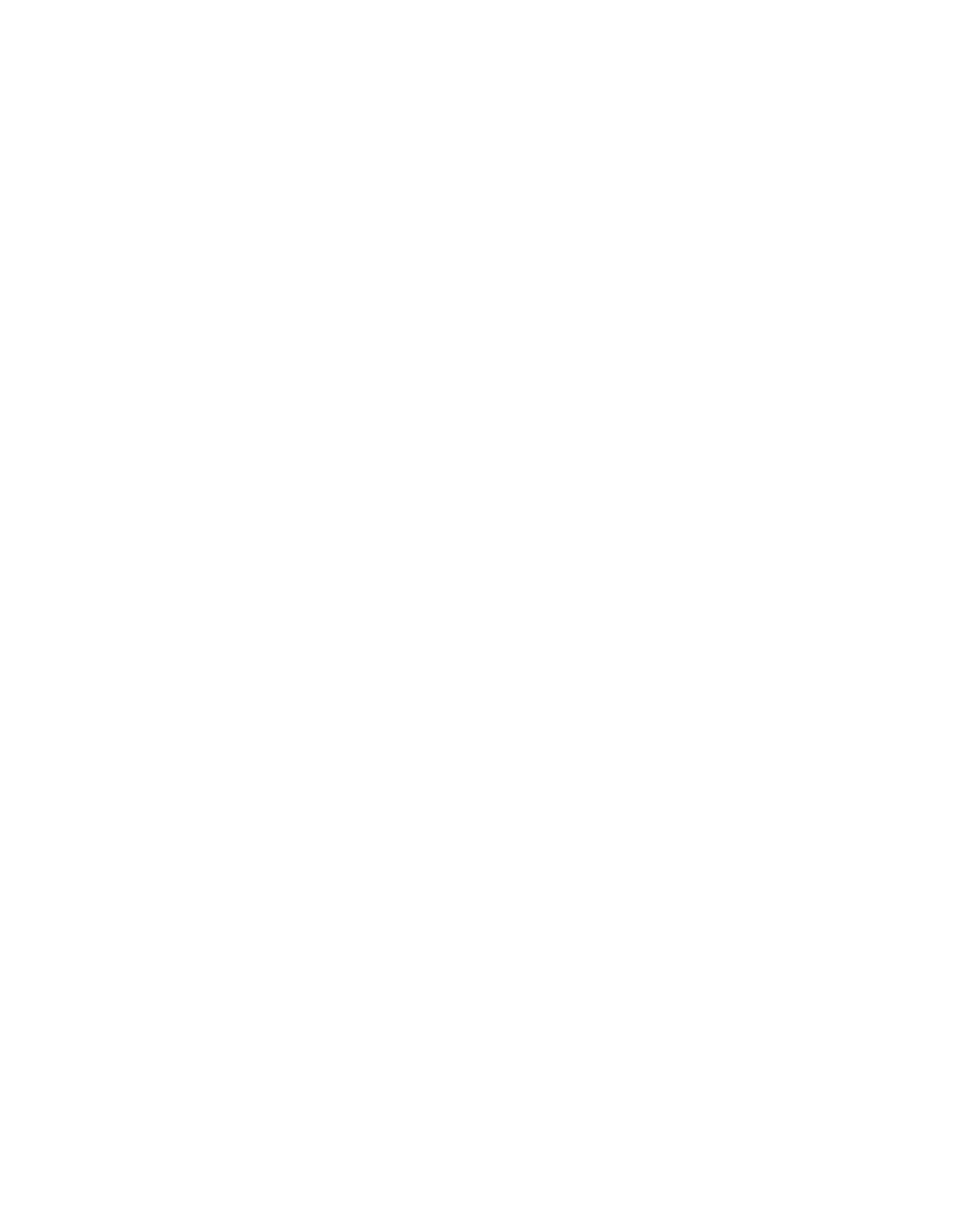Ms. Renee Barley April 2, 1998 Page 2

In many of the FBI documents with third agency equities, we believe that the third agencies could, consistent with their current guidelines for JFK assassination-related information, consent to full release of the information at issue.

If you have any questions regarding the documents identified on the enclosed forms, please call Carol Keeley or Debbie Beatty of the JFK Task Force at the FBI at (202) 324-0571 or Laura Denk or Kevin Tiernan of the Review Board staff at (202) 724-0088. Thank you, in advance, for your cooperation.

Sincerely,

T. Jeremy Gunn Executive Director

Enclosure